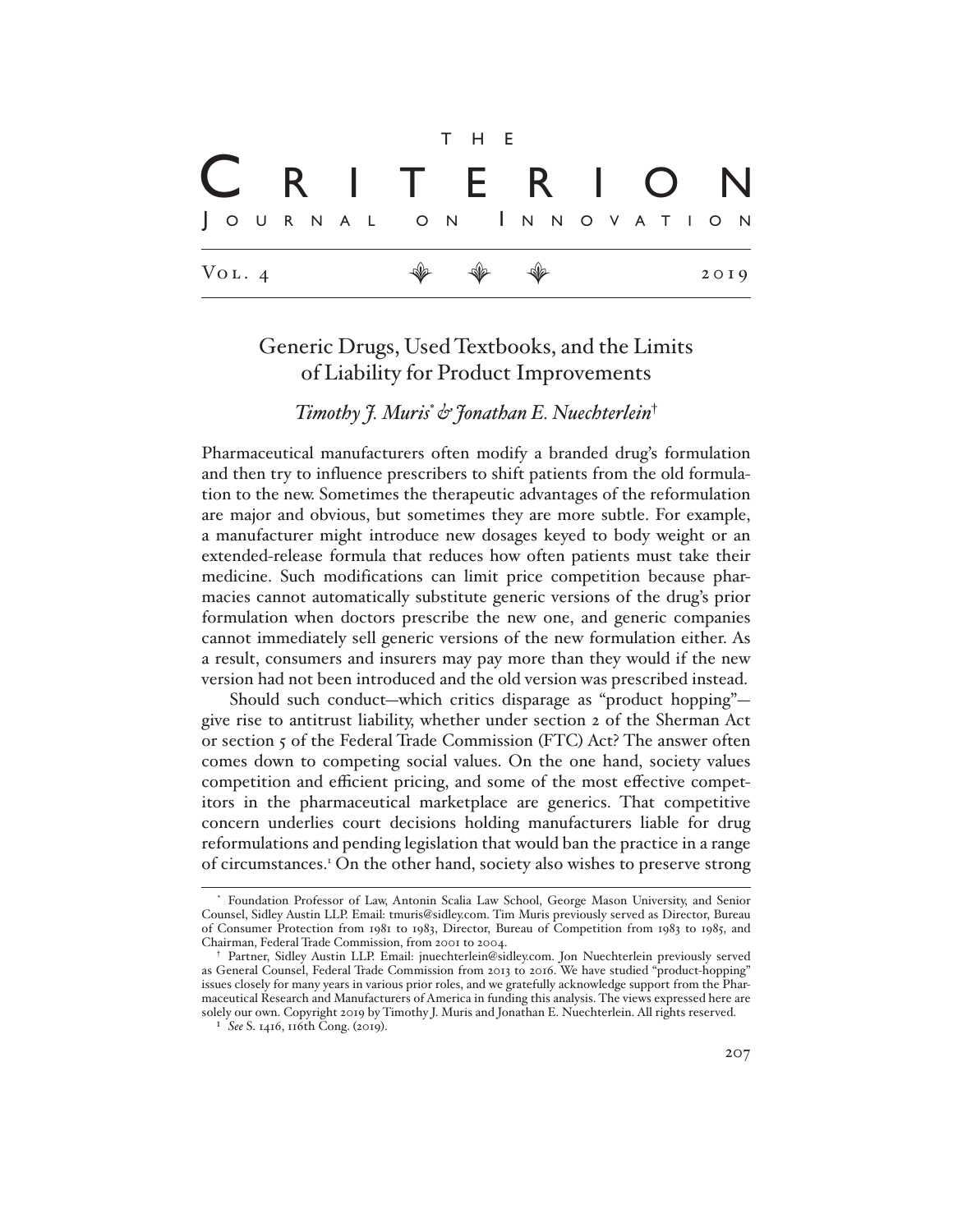incentives for multi-billion-dollar investments in pharmaceutical innovation, which often takes the form of incremental improvements to existing drugs. The threat of antitrust liability may disserve that objective by chilling incentives to invest in such incremental innovation.

A key question for courts, the FTC, and Congress is how to reconcile these two goals: interest in increased price competition and the need for continued pharmaceutical innovation. The issue arises in starkest form if a court finds that a new product formulation impedes generic competition but nonetheless presents genuine therapeutic benefits over the original formulation for a significant group of patients. Some courts have proposed to weigh the acknowledged *therapeutic* value of a new pharmaceutical product against the *monetary* effects of suppressed generic competition. Nevertheless, no court or antitrust agency has ever actually conducted such an exercise, and it is unclear how one could. The task of "weighing" such radically incommensurable social values lies well beyond the competence of generalist tribunals, as several commentators have noted.

We then address a recent proposal by Michael Carrier and Steve Shadowen to side-step this problem through what they call a "no business sense" test, a version of which has made its way into a current legislative proposal.<sup>2</sup> Subject to certain "safe harbors," the Carrier-Shadowen approach would hold a manufacturer liable for launching a new drug formulation, even one that offers therapeutic benefits, if the associated R&D costs exceed the company's incremental sales (not including suppressed generic competition). Although this approach avoids a direct comparison of therapeutic benefits and monetary harms, it would present intractable implementation problems of its own, and it asks the wrong conceptual question in any event. As we discuss below, the "no business sense" test may be appropriate for the context where it is most often invoked, involving a monopolist's refusal to deal with rivals. But it is poorly suited for the quite different context where a defendant is sued for launching and marketing a product improvement.

We underscore these points below by comparing the pharmaceutical marketplace to the economically similar marketplace for college textbooks. That marketplace, too, features a "price disconnect," where the professors who assign textbooks do not pay for them, and the students who pay for textbooks do not choose them. Yet no one seriously proposes to subject publishers and authors to antitrust liability for conduct strikingly similar to pharmaceutical product-hopping: introducing new editions more often than they otherwise would allegedly in order to suppress competition from

<sup>2</sup> *See infra* note 23.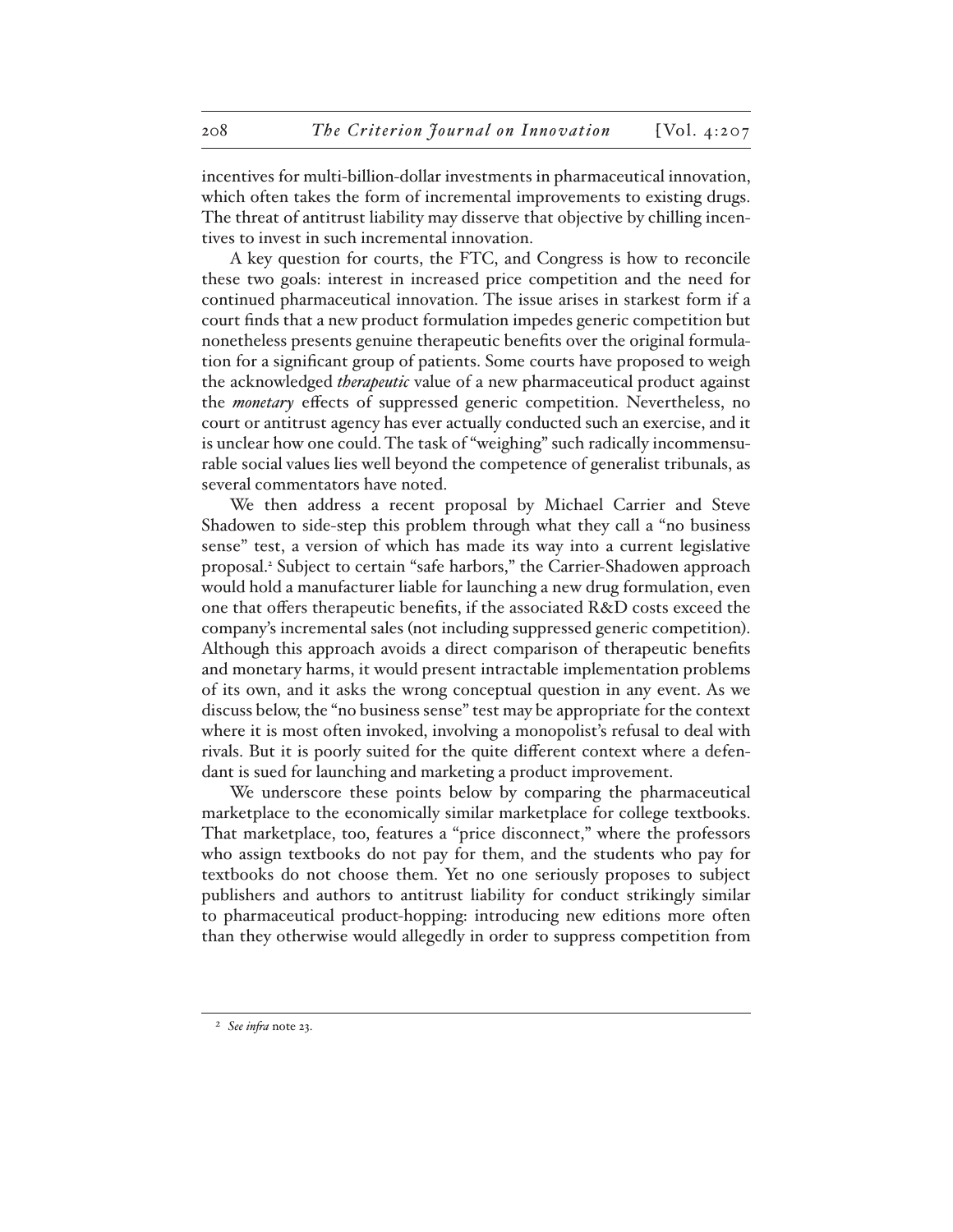used booksellers. As discussed below, there is no principled reason for applying different rules to successful reformulations of existing pharmaceutical products.

Ultimately, therefore, we would shield from antitrust liability a manufacturer's decision to develop and market any new formulation that presents genuine therapeutic benefits for patients.3 Under our approach, a plaintiff must prove, at a minimum, not only that the defendant has monopoly power and that its product reformulation impedes generic competition, but also that any incremental benefit cited for the new formulation is therapeutically trivial and pretextual.

### I. Pharmaceutical Reformulations and the Value of Incremental Innovation

Liability for so-called "product-hopping" is a conceptual outlier within antitrust law. It punishes a company not for contracting with third parties to disadvantage rivals (as in exclusive dealing cases), nor even for refusing to sell products to rivals (as in refusal-to-deal cases), but for *developing new products and marketing them to consumers*. In recent decades, courts have placed critical limits on exclusive dealing liability,<sup>4</sup> and they have confined refusal-to-deal liability to a handful of factual circumstances.<sup>5</sup> In these and other contexts, courts have recognized that clear liability limits are necessary to promote consumer welfare over the long term because amorphous conduct rules, subject to indeterminate application by antitrust tribunals, would deter efficient behavior throughout the economy.<sup>6</sup> As discussed below, the same concerns apply with even greater strength to cases where the challenged conduct involves the successful development and marketing of new products, prompting a spirited academic debate about whether companies should *ever* face liability for so-called "predatory innovation."7

<sup>&</sup>lt;sup>3</sup> This article addresses cases where the plaintiff's claim focuses on a manufacturer's decision to reformulate a product and market the new version at the expense of the old. It does not address cases where the plaintiff 's claim focuses on distinct conduct, such as a manufacturer's removal of the original formulation from the market despite continuing demand for it. *See, e.g.*, New York *ex rel.* Schneiderman v. Actavis PLC (*Namenda*), 787 F.3d 638, 653–56 (2d Cir. 2015) (addressing liability for "hard switch[es]"), *cert. dismissed sub nom.* Allergan PLC v. New York *ex rel.* Schneiderman, 136 S. Ct. 581 (2015) (mem.).

<sup>4</sup> *See, e.g.*, United States v. Microsoft Corp., 253 F.3d 34, 70 (D.C. Cir. 2001) (en banc) (per curiam).

<sup>5</sup> Verizon Commc'ns Inc. v. Law Offices of Curtis V. Trinko, LLP, 540 U.S. 398, 409 (2004); Novell, Inc. v. Microsoft Corp., 731 F.3d 1064, 1072–76 (10th Cir. 2013) (Gorsuch, J.).

<sup>6</sup> *See Novell*, 731 F.3d at 1072–76; *see also* Barry Wright Corp. v. ITT Grinnell Corp., 724 F.2d 227, 234–36 (1st Cir. 1983) (Breyer, J.).

<sup>7</sup> *Compare, e.g.*, Alan Devlin & Michael Jacobs, *Anticompetitive Innovation and the Quality of Invention*, 27 Berkeley Tech. L.J. 1 (2012), Richard Gilbert, *Holding Innovation to an Antitrust Standard*, 3 Competition Pol'y Int'l, Spring 2007, at 47, *and* J. Gregory Sidak, *Debunking Predatory Innovation*, 83 Colum. L. Rev. 1121 (1983), *with* Jonathan Jacobson, Scott Scher & Edward Holman, *Predatory Innovation: An Analysis of*  Allied Orthopedic v. Tyco *in the Context of Section 2 Jurisprudence*, 23 Loy. Consumer L. Rev. 1 (2010), Steven C. Salop, *Exclusionary Conduct, Effect on Consumers, and the Flawed Profit-Sacrifice Standard*, 73 Antitrust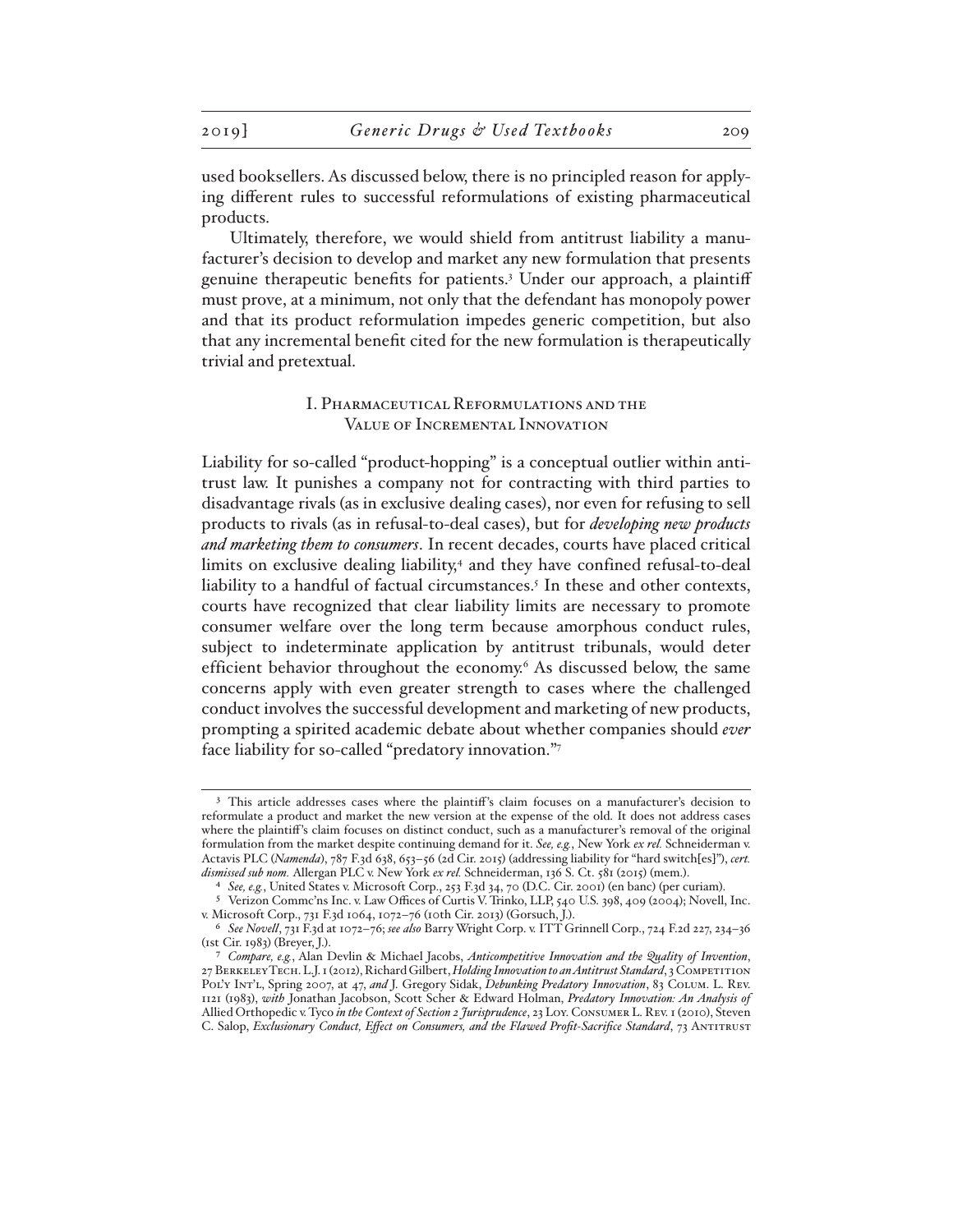Nevertheless, defenders of "product-hopping" liability argue that the prescription-drug industry should be subject to special pro-plaintiff rules because of its peculiar regulatory environment. They focus specifically on the so-called "price disconnect" within the pharmaceutical industry, which blunts the competitive forces that typically promote efficient outcomes in other markets.<sup>8</sup> Consumers cannot simply walk into a pharmacy and choose one prescription drug over another; they must rely instead on a physician to write a prescription. Because physicians generally do not themselves buy the drugs they prescribe, they typically have only limited incentives to factor drug prices into the equation, and, indeed, they may not know what those prices are. Even the physician's patients may have reduced incentives to care about those prices because third-party payors (such as insurance companies) often pay the lion's share of the bill. To be sure, formulary placement decisions and other market mechanisms can discipline prices to some extent, but few would argue that such mechanisms fully duplicate the price-disciplining effects of competition in ordinary markets.9

As the FTC explained to Congress in 1979, "the forces of competition do not work well in a market where the consumer who pays does not choose, and the physician who chooses does not pay."10 This "price disconnect" concern led to a variety of legislative initiatives designed to facilitate generic entry once patent protection for a drug has expired. For example, the federal Hatch-Waxman Act provides an abbreviated pathway for Federal Drug Administration (FDA) approval of generic drugs, and state "automatic substitution" laws enable (and in some cases require) pharmacies to substitute lower-priced generics for name-brand drugs unless physicians specifically direct otherwise.<sup>11</sup>

But these legislative solutions do not themselves prevent brand companies from forestalling generic competition by introducing new formulations of their prescription drugs just before patent protection for existing formulations is set to expire. Typically, a company engaged in this strategy will use marketing and other techniques to influence decisions to prescribe

L.J. 311 (2006), *and* Janusz A. Ordover & Robert D. Willig, *An Economic Definition of Predation: Pricing and Product Innovation*, 91 Yale L.J. 8 (1981).

<sup>8</sup> *See* Michael A. Carrier & Steve D. Shadowen, *Product Hopping: A New Framework*, 92 Notre Dame L. Rev. 167, 179–80 (2016); Michael A. Carrier & Steve D. Shadowen, *A Non-Coercive Economic Approach to Product Hopping*, 33 Antitrust, Fall 2018, at 102, 102; *see also* Federal Trade Commission's Brief as *Amicus Curiae* at 6, Mylan Pharm., Inc. v. Warner Chilcott Pub. Ltd., No. 12-3824, 2015 WL 1736957 (E.D. Pa. Apr. 16, 2015), *aff 'd*, 838 F.3d 421 (3d Cir. 2016).

<sup>9</sup> *See* Bret Dickey, Kun Huang & Daniel L. Rubinfeld, *Pharmaceutical Product Hopping: Is There a Role for Antitrust Scrutiny?*, 82 Antitrust L.J. 679, 688–90 (2019); *see also* Jack E. Pace III & Kevin C. Adam, Doryx*,* Namenda*, and Coercion: Understanding and Un-Tying Product-Hopping Litigation*, 32 Antitrust, Summer 2018, at 24, 25.

<sup>10</sup> Bureau of Consumer Protection, Drug Product Selection (Staff Report to the Federal Trade Commission) 2 (1979), http://catalog.hathitrust.org/Record/000258518.

<sup>11</sup> *See* Carrier & Shadowen, *Product Hopping: A New Framework*, *supra* note 8, at 175, 188–89.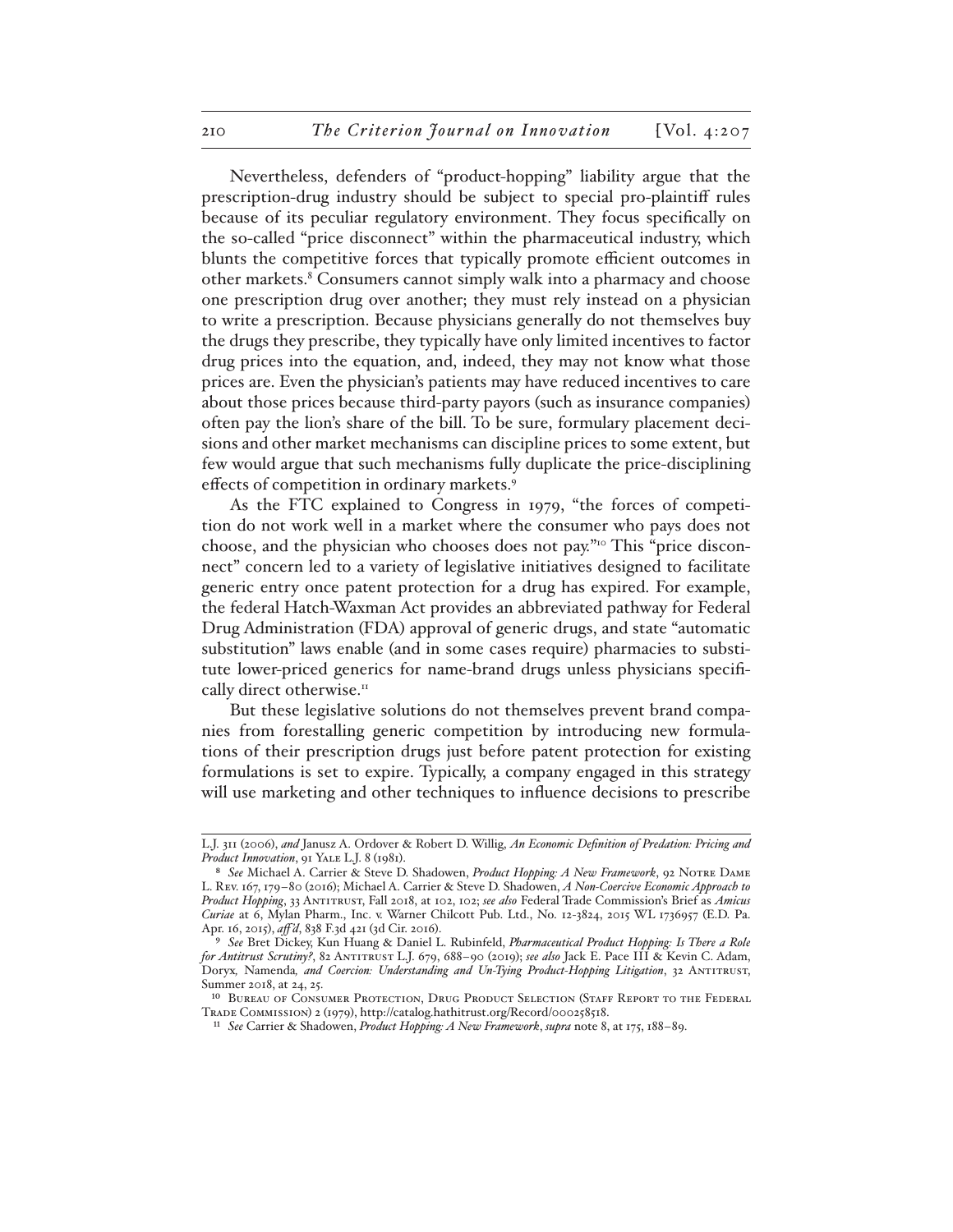the new formulation before generic substitutes for the existing formulation come to market. Generic companies cannot immediately respond by launching generic versions of the new formulation: the new drug may enjoy patent protection in its own right, and even if it does not, the generic company must restart the FDA approval process before launching generic substitutes for the new formulations. In general, when physicians prescribe the new formulation rather than the old, pharmacists also cannot automatically substitute FDA-approved generic versions of the *original* formulation because, under state substitution laws, they are not therapeutically equivalent to the prescribed new formulation.12

Of course, a generic company *could* do what companies in most industries do: market its own products—generic versions of the prior drug formulation—as a better value for the money than the similar but often much more expensive new formulations. But that is not the business model that generic companies have adopted in the wake of the Hatch-Waxman Act. Rather than raise their cost structure by sending ubiquitous sales forces into physicians' offices, as branded companies do, generics rely largely on automatic substitution at the pharmacy level. And any given generic company may be disinclined to spend heavily on sales and marketing because, in many circumstances, any *other* generic company could free-ride on its investments by offering slightly lower-priced generic equivalents of the same drugs and relying on pharmacies to sell them under automatic substitution laws.13 Given those concerns, the Second Circuit held in 2015 that a branded pharmaceutical company can be liable in some circumstances for keeping generic companies from availing themselves of state automatic-substitution laws: "[f]or there to be an antitrust violation, generics need not be barred 'from all means of distribution' if they are 'bar[red] . . . from the cost-efficient ones.'"14

That logic is persuasive—up to a point. A problem arises when the new formulation not only keeps generic rivals from availing themselves of legislatively sanctioned free riding, but also presents genuine therapeutic benefits for patients. Society has a strong interest in preserving incentives for investments in pharmaceutical innovation. And drug companies will face disincentives to make such investments if they risk antitrust liability when they successfully launch and market new drugs that simultaneously improve patients' well-being and stifle generic competition.

<sup>12</sup> *See id.* at 175–76.

<sup>13</sup> *See* Dickey, Huang & Rubinfeld, *Pharmaceutical Product Hopping: Is There a Role for Antitrust Scrutiny?*, *supra* note 9, at 695.

<sup>14</sup> *Namenda*, 787 F.3d at 656 (second and third alterations in original) (quoting United States v. Microsoft Corp., 253 F.3d 34, 64 (D.C. Cir. 2001) (en banc) (per curiam)). As the court's *Microsoft* citation suggests, similar logic applies in the exclusive-dealing context, where a monopolist can be liable for entering into contracts that do not exclude its rivals altogether but keep them below efficient scale. *See McWane, Inc. v. FTC*, 783 F.3d 814, 838–40 (11th Cir. 2015).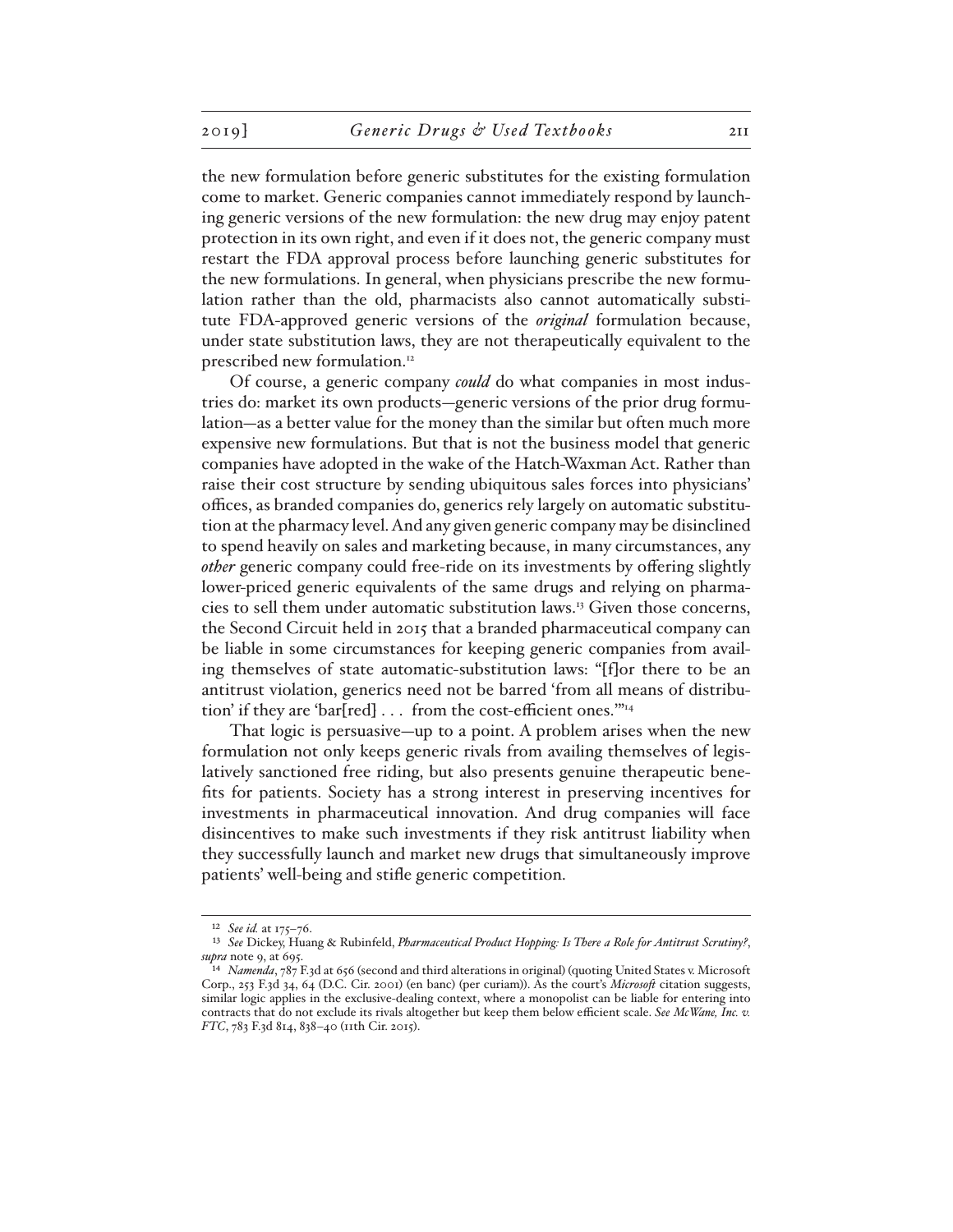Some courts and commentators have suggested that the prospect of product-hopping liability rarely deters "medically significant innovations" because, they assume, the overwhelming majority of therapeutic benefits come from entirely new drugs rather than putatively "minor product reformulations.<sup> $n_5$ </sup> Empirical research, however, disproves that assumption.<sup>16</sup> It confirms that, although "breakthrough" drugs grab the headlines, incremental improvements to existing drugs can be equally important to public health and can improve the lives of many classes of patients.<sup>17</sup>

Three examples illustrate the value of such incremental innovation. First, when estrogen/progestin-combination birth control pills were introduced in the 1960s, they were available only in high-strength formulations, which caused serious side effects. Subsequent modifications to the pills' ingredients enabled manufacturers to maintain their efficacy while reducing their dosage and side-effects, thereby expanding the class of women who could benefit from them.18 Second, incremental improvements to selective serotonin reuptake inhibitors both reduced the gastrological side-effects caused by the first generation of such antidepressants and extended their efficacy to new classes of patients.<sup>19</sup> Third, "[p]rogress against HIV/AIDS . . . did not happen through one single breakthrough, but rather through a series of stages, marked by both the introduction of new treatment options and

<sup>15</sup> Carrier & Shadowen, *Product Hopping: A New Framework*, *supra* note 8, at 202 (quoting *Namenda*, 787 F.3d at 659).

<sup>16</sup> *See, e.g.*, Ernst R. Berndt, Iain M. Cockburn & Karen A. Grépin, *The Impact of Incremental Innovation in Biopharmaceuticals: Drug Utilisation in Original and Supplemental Indications*, 24 (supp. 2) PharmacoEconomics 69 (2006) (demonstrating that new dosages, formulations, and indications produce major economic and medical benefits); Albert Wertheimer, Richard Levy & Thomas O'Connor, *Too Many Drugs? The Clinical and Economic Value of Incremental Innovations*, *in* 14 Investing in Health: The Social and Economic Benefits of Health Care Innovation 77 (Irina Farquhar, Kent Summers & Alan Sorkin eds., Emerald Grp. 2001) (finding that follow-on drugs produce downward pricing pressure on other drugs in the same therapeutic class and create better treatment outcomes for some patient classes); Thomas H. Lee, *"Me-Too" Products—Friend or Foe?*, 350 New Eng. J. Med. 211 (2004) (describing how follow-on drugs lower prices for drugs in the same therapeutic class); Joseph A. DiMasi & Cherie Paquette, *The Economics of Follow-On Drug Research and Development: Trends in Entry Rates and the Timing of Development*, 22 (supp. 2) PharmacoEconomics 1 (2004) (finding that follow-up drugs helped drive the nearly 90-percent decrease in the duration of market exclusivity for breakthrough drugs); Haiden A. Huskamp, *Prices, Profits, and Innovation: Examining Criticisms of New Psychotropic Drugs' Value*, 25 Health Aff. 635 (2006) (describing how follow-on drugs can improve outcomes for a wide variety of patients who do not respond well to the breakthrough drug's formulation).

<sup>&</sup>lt;sup>17</sup> That is an important lesson of scholarship examining the unintended consequences of the Kefauver-Harris Amendments in 1962, which, according to some researchers, may have inhibited pharmaceutical innovation by erecting new regulatory obstacles to the introduction of "me-too" (or "follow-on") drugs in competition with existing, chemically similar drugs. *See* Lewis H. Sarett, *Impact of Regulations on Industrial R&D: FDA Regulations and Their Influence on Future R&D, 17 RES. MGMT. 18 (1974); see also Jeremy* A. Greene & Scott H. Podolsky, *Reform, Regulation, and Pharmaceuticals—The Kefauver-Harris Amendments at 50*, 367 New Eng. J. Med. 1481, 1483 (2012).

<sup>18</sup> Wertheimer, Levy & O'Connor, *Too Many Drugs? The Clinical and Economic Value of Incremental Innovations*, *supra* note 16, at 92–93.

<sup>19</sup> John E. Calfee, Prices, Markets, and the Pharmaceutical Revolution 18–19 (AEI Press 2000); Huskamp, *Prices, Profits, and Innovation: Examining Criticisms of New Psychotropic Drugs' Value*, *supra* note 16.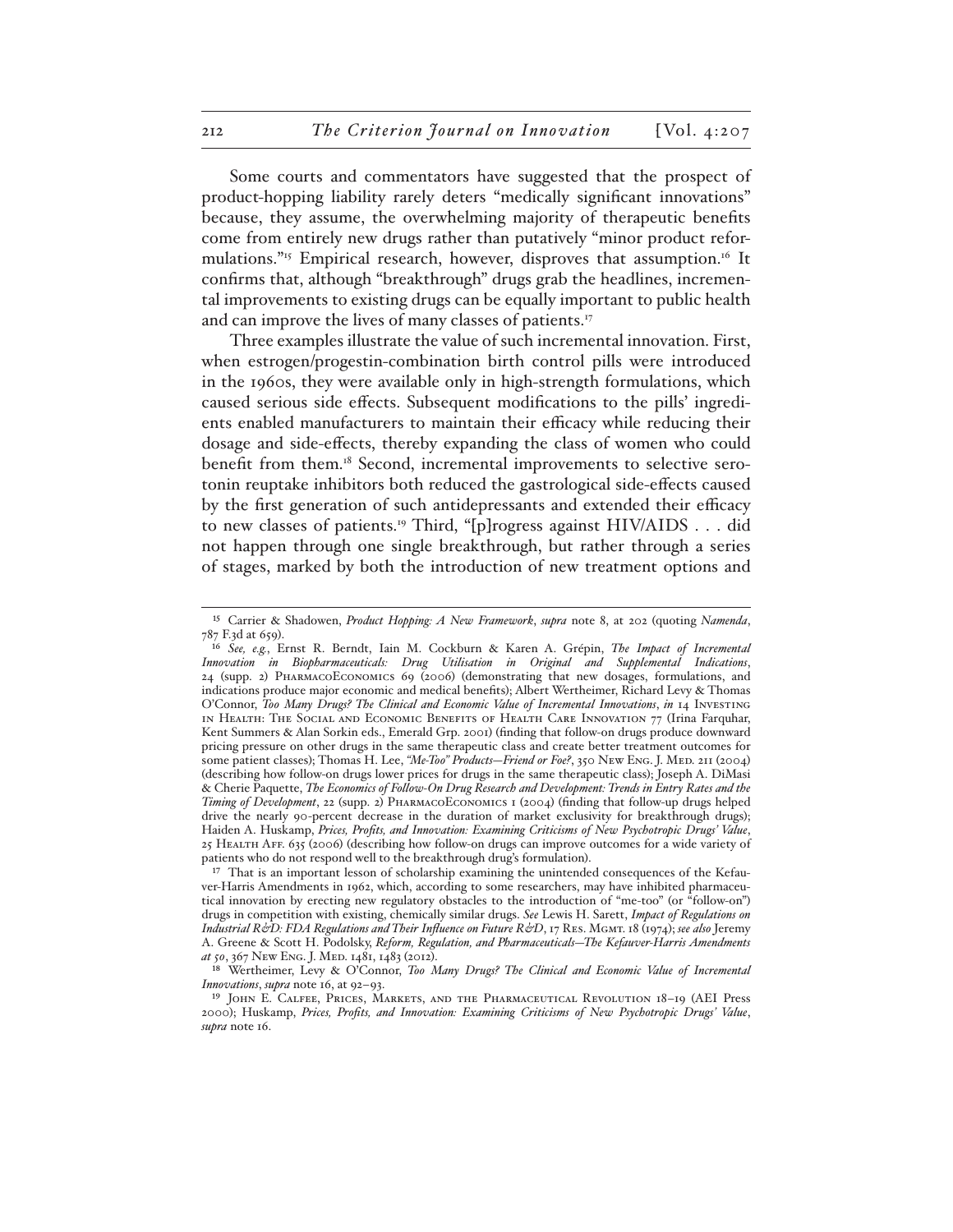constant learning about their optimal use and clinical value."<sup>20</sup> For example, "significant advances in antiretroviral therapy dosing . . . have led to simpler regimens with reduced pill burden on patients. These co-formulations combine two or more antiretroviral medications into one dosage form with the same clinical impact, meaning HIV treatment is more effective today in part due to improved patient adherence."<sup>21</sup> Of course, these are only examples; such incremental innovation characterizes a broad variety of pharmaceutical success stories.<sup>22</sup>

### II. The Problem of "Balancing" Therapeutic Gains Against Monetary Losses

What, then, are courts or policymakers to do when faced with "minor" drug reformulations that present genuine therapeutic advantages for at least some patients but have the effect of delaying generic competition? The district court in one early product-hopping case (involving the prescription drug Tricor) held that it would be appropriate in such circumstances to "weigh[]" a new formulation's incremental therapeutic benefits against the higher drug prices that result from suppressed generic competition.23 But as others have noted, this "weighing" approach is deeply problematic because there is no common metric available to compare therapeutic benefits and price effects, let alone a metric whose case-by-case application any company could possibly predict. $24$ 

For example, suppose that a "minor" reformulation of a drug—say, a time-release version, or an adjusted dosage, or a different method of

<sup>20</sup> PhRMA, 2014 Profile: Biopharmaceutical Research Industry 8.

<sup>21</sup> Catherine Augustyn, Brigham Walker & Thomas F. Goss, Recognizing the Value of Innovation in HIV/AIDS Therapy 3 (2012).

<sup>22</sup> *See, e.g.*, Wertheimer, Levy & O'Connor, *Too Many Drugs? The Clinical and Economic Value of Incremental Innovations*, *supra* note 16, at 86–98 (addressing incremental improvements in antihistamines, beta-blockers, calcium channel blockers, cephalosporin antibiotics, non-steroidal anti-inflammatories, diabetes medications, atypical antipsychotics, anesthetics, and endocrine therapies for breast cancer).

<sup>23</sup> Abbott Labs. v. Teva Pharm. USA, Inc. (*Tricor*), 432 F. Supp. 2d 408, 422 (D. Del. 2006). A similar approach appears in the pending Senate bill, which would sometimes ban therapeutically significant product modifications if their "pro-competitive benefits . . . do not outweigh any anticompetitive effects." S. 1416, 116th Cong. (2019) (proposing new section 27(b)(3)(B) of the FTC Act). That approach is intractable for the reasons discussed in the text. The legislation is also unusually anti-defendant, in that it would sometimes prohibit product modifications even where the manufacturer could satisfy a version of the Carrier-Shadowen "no business sense" analysis discussed below. *Id.* (proposing new section 27(b)(2)(A)(i)(I) & (II)(cc) of the FTC Act).

<sup>24</sup> *See, e.g.*, Douglas H. Ginsburg, Koren W. Wong-Ervin & Joshua D. Wright, *Product Hopping and the*  Limits of Antitrust: The Danger of Micromanaging Innovation, CPI ANTITRUST CHRON., Dec. 2015, at 1, 5 ("The economic analysis upon which the theory of antitrust liability for product hopping is premised requires the agency or court to assess the tradeoff between the benefits to diverse consumers of a new pharmaceutical formulation and the premium those consumers pay for the new branded product relative to the hypothetical price for the generic version of the old formulation. This is a complex and difficult task rendered even more difficult because what appears to be a minor product improvement can generate a significant gain in consumer welfare.").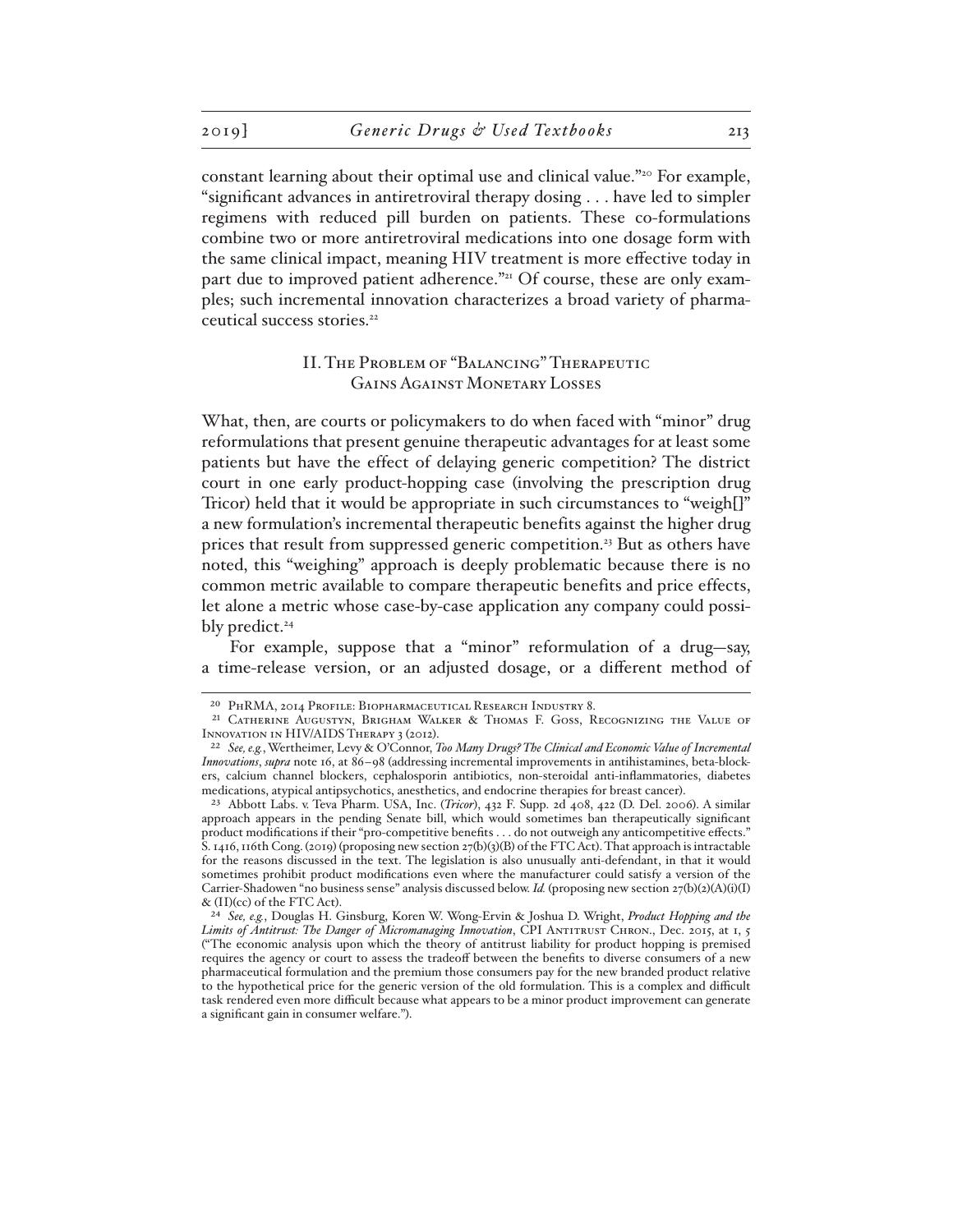administration—reduces nausea as a side effect while preserving the drug's basic efficacy. A court or other antitrust tribunal has no meaningful way to determine whether the precise degree of avoided nausea, multiplied by the number of benefited patients, "justifies" the higher prices that result from a delay in generic competition. The Ninth Circuit aptly summed up this institutional problem when it rejected a "predatory innovation" claim in a different context: "To weigh the benefits of an improved product design against the resulting injuries to competitors is not just unwise, it is unadministrable. There are no criteria that courts can use to calculate the 'right' amount of innovation, which would maximize social gains and minimize competitive injury."25 That observation, moreover, would apply whether the adjudicative body is an Article III court or an administrative agency such as the FTC. In either case, the problem lies not in the institutional nature of the tribunal, but in the incommensurability of the social values it would be expected to "balance."

To be sure, a "weighing" of economic costs and benefits is an oft-cited feature of antitrust's rule-of-reason analysis and is nominally appropriate after a court finds both that a plaintiff has proven anticompetitive harm and that the defendant has proven "efficiencies" or some other benefit.<sup>26</sup> But courts seldom reach that stage in the analysis because they almost always conclude up front either that the plaintiff has failed to prove relevant harm or that the defendant has failed to prove relevant benefits.<sup>27</sup> Moreover, any "weighing" that might be conducted in a rule-of-reason case would typically involve costs and benefits that can be quantified and weighed on the same scale; obvious examples include the pricing analyses often performed in connection with merger review.28 To our knowledge, no tribunal, including the court in *Tricor* itself, has ever actually tried to "weigh" therapeutic benefits against higher drug prices.

To be clear, we agree that the "price disconnect" identified by the FTC is real and that it can distort the ordinary market forces on which a marketbased economy normally relies to promote efficiency and consumer welfare. But the question here is not whether that is a legitimate policy concern or

<sup>25</sup> Allied Orthopedic Appliances Inc. v. Tyco Health Care Grp. LP, 592 F.3d 991, 1000 (9th Cir. 2010). The court added: "A seemingly minor technological improvement today can lead to much greater advances in the future. [A] balancing test . . . would therefore require courts to weigh as-yet-unknown benefits against current competitive injuries." *Id.*

<sup>26</sup> *See, e.g.*, United States v. Microsoft Corp., 253 F.3d 34, 59, 66–67 (D.C. Cir. 2001) (en banc) (per curiam).

<sup>&</sup>lt;sup>27</sup> *Microsoft* itself illustrates this point: the court there never actually conducted any "weighing" because, whenever it found that DOJ had met its burden of proving competitive harm, it also found that Microsoft had failed to show any genuine efficiencies attributable to the conduct in question. *See id.*; *see also id.* at 67 (rejecting one of DOJ's three technological tying claims on the ground that DOJ "offered no rebuttal whatsoever" to Microsoft's proffered justification).

<sup>28</sup> *See, e.g.*, United States v. Anthem, Inc., 855 F.3d 345, 364 (D.C. Cir. 2017), *cert. dismissed*, 137 S. Ct. 2250 (2017) (mem.).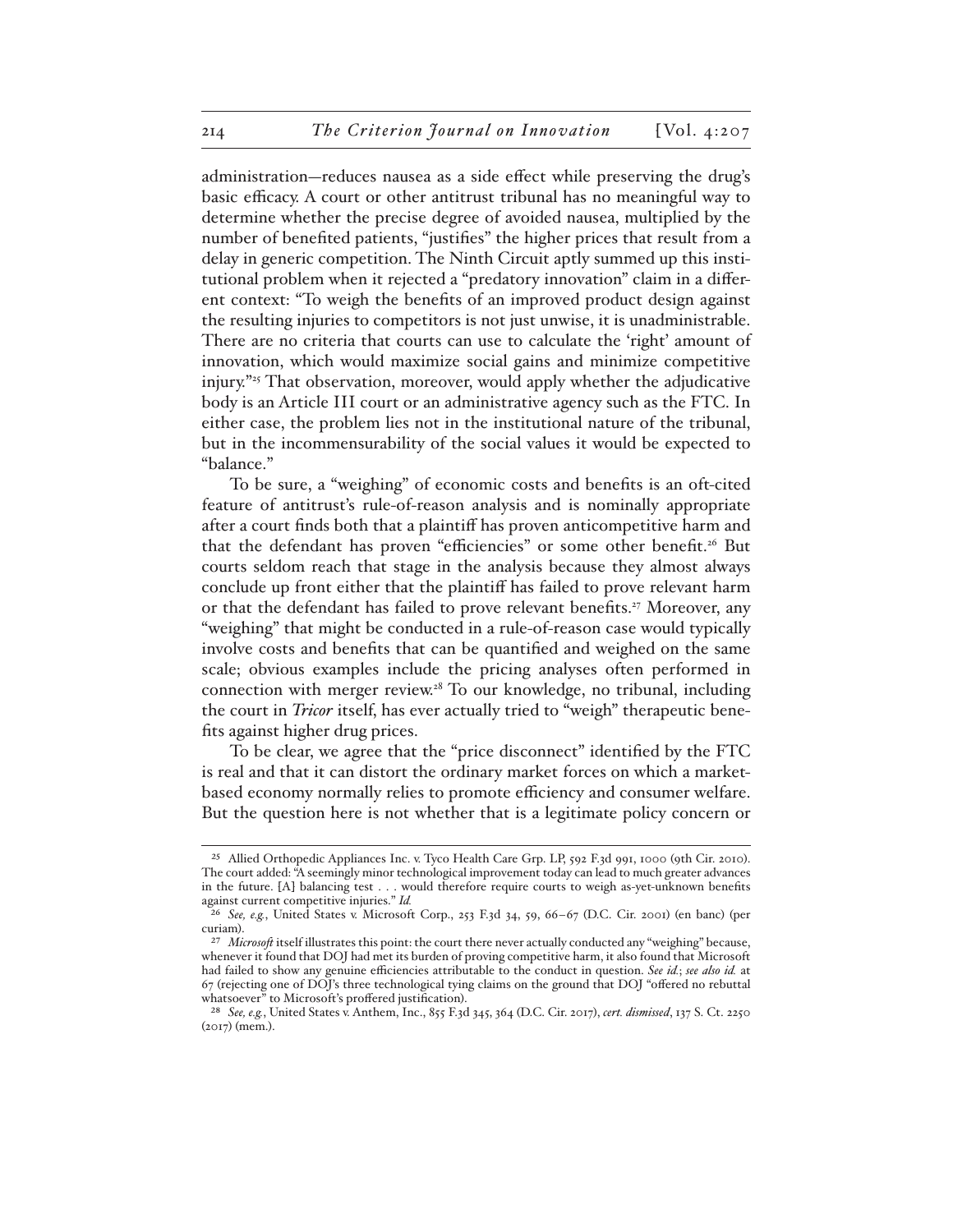whether it might justify a regulatory solution. The question instead is what *antitrust tribunals* can reasonably do when a new product makes it more difficult for generic companies to avail themselves of automatic-substitution laws but nonetheless marks a real improvement over an existing product.<sup>29</sup> For the reasons discussed, such tribunals are ill-equipped to take action if and when the analysis requires them to "balance" therapeutic benefits against higher prices.

## III. A Critique of Carrier & Shadowen's "No Business Sense" Alternative

Two prominent commentators in this area—Rutgers professor Michael Carrier and plaintiffs' attorney Steve Shadowen—propose to side-step this "weighing" quandary with an elaborate methodology that would sometimes hold branded drug companies liable for launching even therapeutically valuable new formulations that fail what they call a "no business sense" test. But this methodology, while clever, is neither administrable nor conceptually sound.

Carrier and Shadowen begin by defining a "product hop" as a pharmaceutical company's decision to launch a reformulated version of an existing drug while encouraging doctors to write prescriptions for the reformulated rather than the original version.30 A "safe harbor" mechanism would insulate such a hop from liability if it occurs outside of a four-year "window" when generics are most likely to pose a competitive threat.31 But a hop that falls *within* that four-year window (as most do) would be subject to the Carrier-Shadowen "no economic sense" test, which "requires a comparison of the conduct's gains (not including those from eliminating competition) and costs to the monopolist."32 For example, the test "would impose liability on a product hop where the manufacturer spent \$100 million in R&D to reformulate and market the new product with the expectation that it would attract only \$5 million in new

32 *Id.* at 211.

<sup>29</sup> *Cf.* Dennis W. Carlton, Fredrick A. Flyer & Yoad Shefi, *Does the FTC's Theory of Product-Hopping*  Promote Competition?, 12 J. COMPETITION L. & ECON. 495, 504 (2016) ("[T]he fundamental premise of [product-hopping liability] is that pharmaceutical markets do not work. If so, the proper solution is to change the regulation of those markets to allow them to operate more efficiently. The wrong solution is to use the antitrust law, which applies to all firms, to condemn behavior, such as the introduction and detailing of new products, when such behavior would be generally applauded in other industries.").

<sup>30</sup> Carrier & Shadowen, *Product Hopping: A New Framework*, *supra* note 8, at 168.

<sup>31</sup> Specifically, under this approach, a drug manufacturer engaged in a "hop" will not be liable if it introduces the reformulation (1) more than 18 months *before* the first generic application (which the company is assumed to anticipate) or (2) *after* the generic version of the original drug has entered the market (typically 30 months after filing of an application has triggered an automatic stay provision under the Hatch-Waxman Act). *Id.* at 207–09.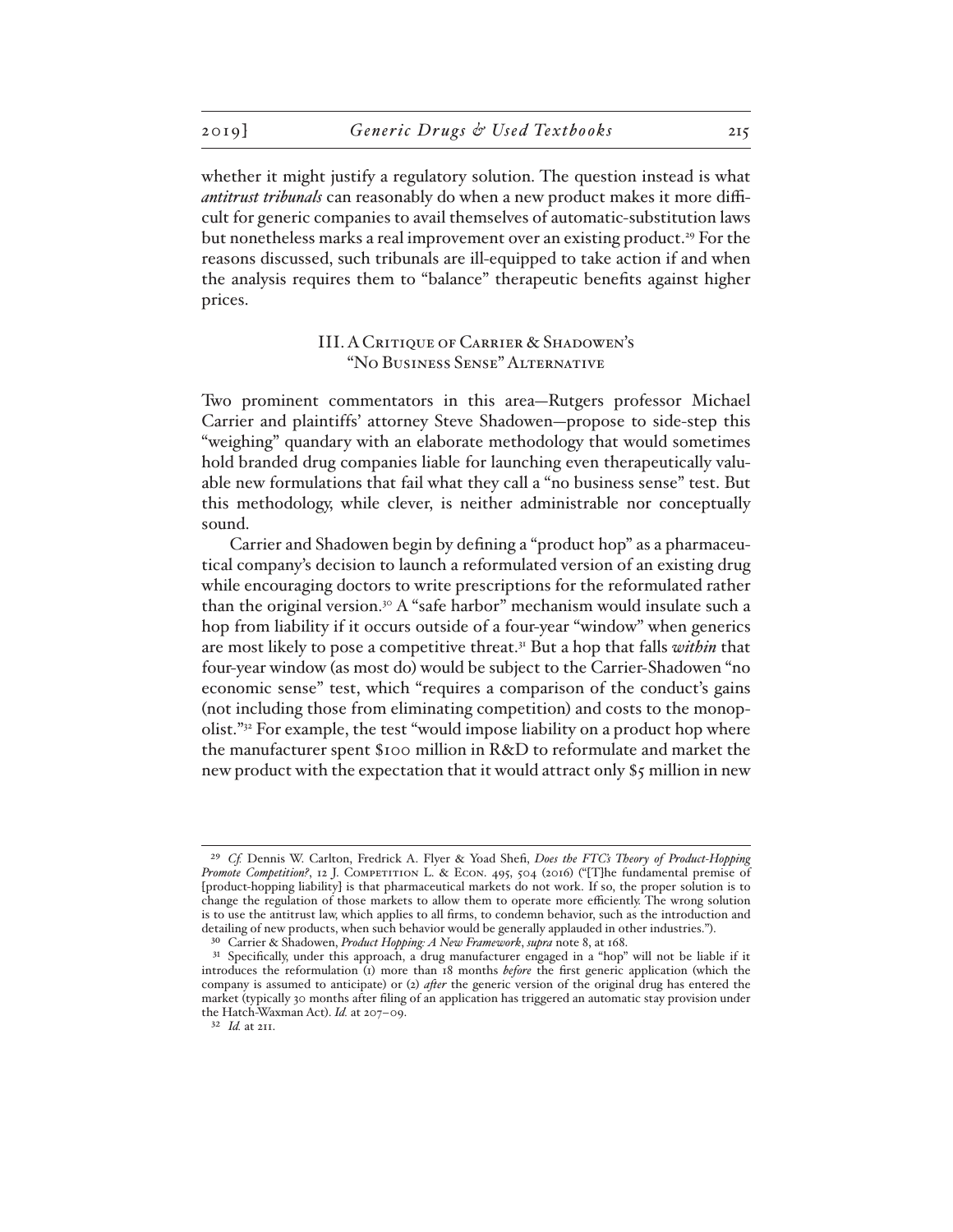sales and would prevent consumers from enjoying \$800 million in savings from generic competition."33

In contrast to the *Tricor* "weighing" approach, the Carrier-Shadowen analysis would at least avoid the need to balance incommensurable values, and it presents a veneer of mathematical objectivity. But it is a thin veneer. One threshold problem, familiar from predatory pricing and Robinson-Patman Act litigation, is the indeterminacy of "allocating" a multi-product company's costs across its various products, given the prevalence of joint and common costs in a high-fixed-cost industry such as this one.34 Here, the task of allocating "R&D" and "market[ing]" expenditures to one drug rather than similar or related drugs within a company's portfolio would often devolve into disputes about accounting gimmicks rather than underlying economic realities.<sup>35</sup> For example, suppose a manufacturer invests \$100 million to develop a new extended-release technology that could be applied across a range of different drugs, both present and future. There is no straightforward and economically "correct" way to allocate those costs among the potentially affected drugs.

More worrisome, the proposed Carrier-Shadowen test would impose increasing liability risks on drug companies precisely to the extent that they invest in pharmaceutical innovation within existing product classes. It would thus create perverse incentives for drug companies to hold back on research and development for product improvements, lest they later be found to

<sup>33</sup> Carrier & Shadowen, *A Non-Coercive Economic Approach to Product Hopping*, *supra* note 8, at 105. A version of this approach appears in proposed amendments to the FTC Act, which would deem manufacturers liable for "product hopping" in some circumstances unless they could show that they "would have taken the actions regardless of " generic entry and demonstrate "legitimate pro-competitive reasons, apart from the financial effects of reduced competition" for their actions. S. 1416, 116th Cong. (2019) (proposing new section  $27(b)(2)(A)(i)(I)$  and  $(II)(cc)$  of the FTC Act).

<sup>34</sup> *See, e.g.*, Barry Wright Corp. v. ITT Grinnell Corp., 724 F.2d 227, 231 (1st Cir. 1983) (Breyer, J.) (noting "the difficulties of measuring costs" in predatory pricing cases); MCI Commc'ns Corp. v. AT&T Co., 708 F.2d 1081, 1116–23 (7th Cir. 1983) (noting conceptual difficulty of assessing "average total cost" in multi-product firms with joint and common costs); Rheumatology Diagnostics Lab., Inc. v. Aetna, Inc., No. 12-cv-05847-WHO, 2013 WL 5694452, at \*18 (N.D. Cal. Oct. 18, 2013) ("[T]he concept of cost may appear simple, but can often prove deceptively hard to grasp in the real world.") (internal quotation marks omitted). Roughly speaking, "joint and common costs" are those that are not specific to a single product. See generally ALFRED E. KAHN, THE ECONOMICS OF REGULATION: PRINCIPLES AND INSTITUTIONS 77-83 (MIT Press 2d ed. 1988). The intractability of "allocating" them across a firm's various products has long bedeviled administrative agencies as well as courts. *See id.*; Frederick M. Rowe, *Price Discrimination, Competition, and Confusion: Another Look at Robinson-Patman*, 60 Yale L.J. 929, 964–65 & n.230 (1951) (critiquing FTC case law concerning the "cost defense" under the Robinson-Patman Act on the ground, *inter alia*, that "the cost concept is inadequate in practice" because "[w]hen two or more products are jointly produced or distributed, separate costs of each are factually indeterminate," and noting "danger of erecting the FTC into a sort of an orthodox cost accounting faculty") (internal quotation marks omitted).

<sup>35</sup> *See, e.g.*, Transamerica Comput. Co. v. IBM Corp., 698 F.2d 1377, 1387 (9th Cir. 1983) ("[T]he uncertainty and imprecision inherent in determining 'costs' counsel against basing conclusive presumptions on the relation between prices and costs. Assessing those relations for the products of a multi-product firm requires allocating known and estimated costs and revenues among various products. While accounting problems do not warrant ignoring cost figures completely, they do make it unwise to rely *exclusively* on such figures."); *see also* Verizon Commc'ns Inc. v. FCC, 535 U.S. 467, 500 (2002) ("[T]he word 'cost' in [a statutory provision], as in accounting generally, is 'a chameleon,' a 'virtually meaningless' term.") (citations omitted).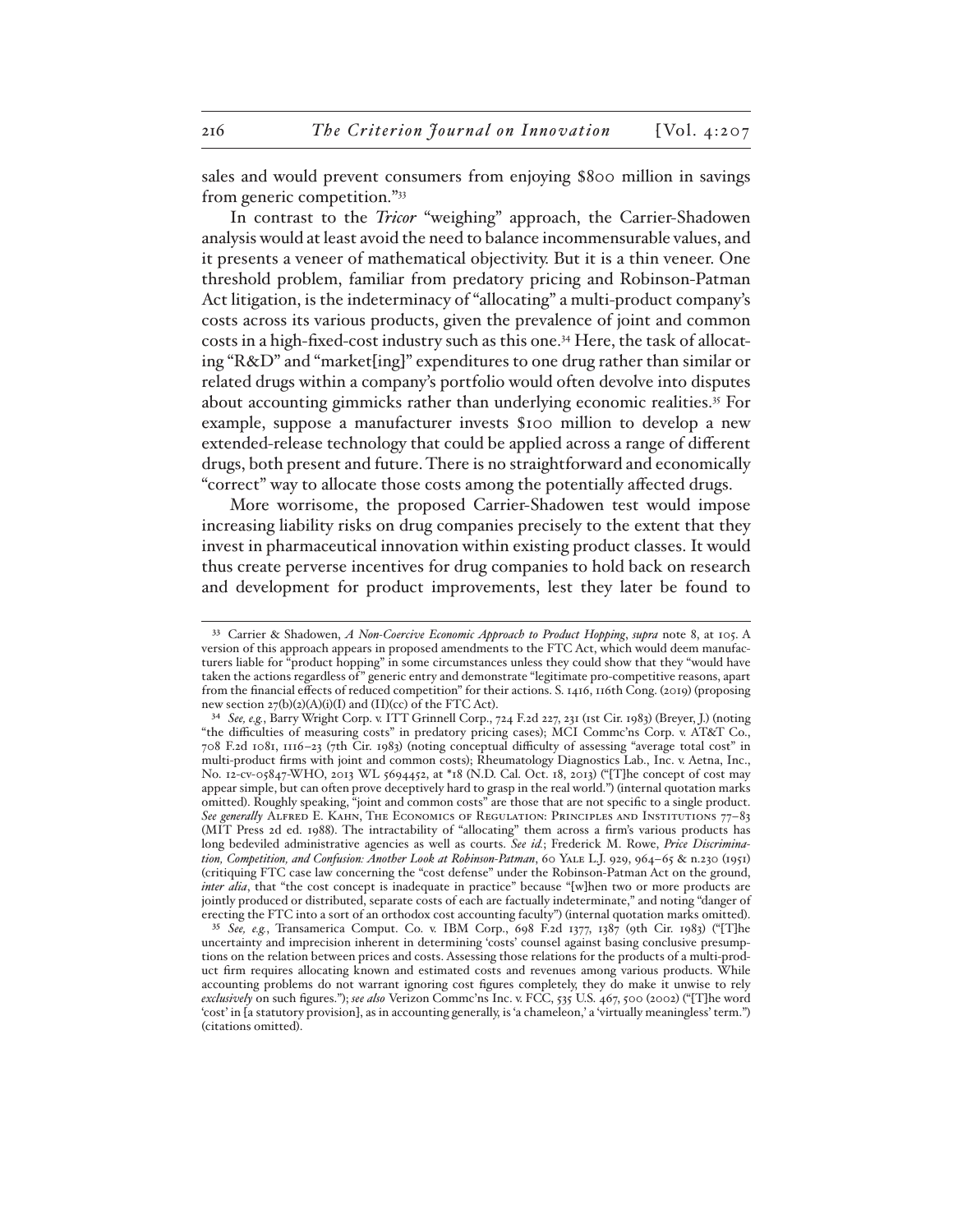have spent "too much" on innovation and find themselves liable as a result.<sup>36</sup> That threat would hardly be theoretical; indeed, it is the very point of the Carrier-Shadowen test.

In any event, a "no business sense" construct is conceptually misplaced in this context. That construct is normally reserved for refusal-to-deal cases such as *Aspen Skiing*. 37 In such cases, the defendant has selectively refused to sell goods or services to its rivals on the same terms that it sells them to non-rivals—and has thus explicitly reduced its own output. Liability even in that context is sharply limited and, as the Supreme Court has noted, lies "at or near the outer boundary" of antitrust liability for single-firm conduct.38 To keep such liability limited, courts require a plaintiff to show that, by refusing to deal, the defendant has not only reduced output and withheld value from the marketplace, but also sacrificed corporate-wide profits—a type of conduct that makes "no business sense" apart from excluding competitors.<sup>39</sup>

That "no business sense" construct has no particular relevance to theories of liability for marketing new versions of old products—theories that, if anything, travel even farther than refusal-to-deal claims into the most distant, rarified reaches of cognizable antitrust harm. Unlike a refusal-to-deal defendant, a typical defendant in this context has not refused to deal with anyone, has not reduced its own output, and has not withheld value from the marketplace. It faces liability instead for pursuing what is normally considered the most procompetitive of business activities: developing and aggressively marketing something new to consumers. If the new product has therapeutic value and thus helps some consumers, society should not care whether the company generating that social value kept its own costs below its own incremental revenues under some inevitably arbitrary reckoning of product-specific costs and revenues.40

#### IV. USED TEXTBOOKS: AN INSTRUCTIVE ANALOGY

Creative pro-plaintiff advocacy about product-hopping often appears motivated by a premise that the "price disconnect" phenomenon is all but unique

<sup>36</sup> *See generally* Ginsburg, Wong-Ervin & Joshua D. Wright, *Product Hopping and the Limits of Antitrust: The Danger of Micromanaging Innovation*, *supra* note 2, at 5.

<sup>37</sup> *See generally* Susan A. Creighton & Jonathan M. Jacobson, *Twenty-Five Years of Access Denials*, 27 Antitrust, Fall 2012, at 50, 54 (discussing the prevailing post-*Trinko* interpretation of Aspen Skiing Co. v. Aspen Highlands Skiing Corp., 472 U.S. 585, 601 (1985)).

<sup>38</sup> Verizon Commc'ns Inc. v. Law Offices of Curtis V. Trinko, LLP, 540 U.S. 398, 409 (2004).

<sup>39</sup> *See* Novell, Inc. v. Microsoft Corp., 731 F.3d 1064, 1075 (10th Cir. 2013) (Gorsuch, J.).

<sup>40</sup> *See* Dickey, Huang & Rubinfeld, *Pharmaceutical Product Hopping: Is There a Role for Antitrust Scrutiny?*, *supra* note 9, at 698 (describing as "an undesirable 'false positive'" a scenario in which a manufacturer is deemed liable for a reformulation that "attract[s] \$50 million new sales" and "yield[s] benefits to new customers that may outweigh the higher prices (relative to the case without generic exclusion)" but "cost[s] \$70 million to manufacture and market").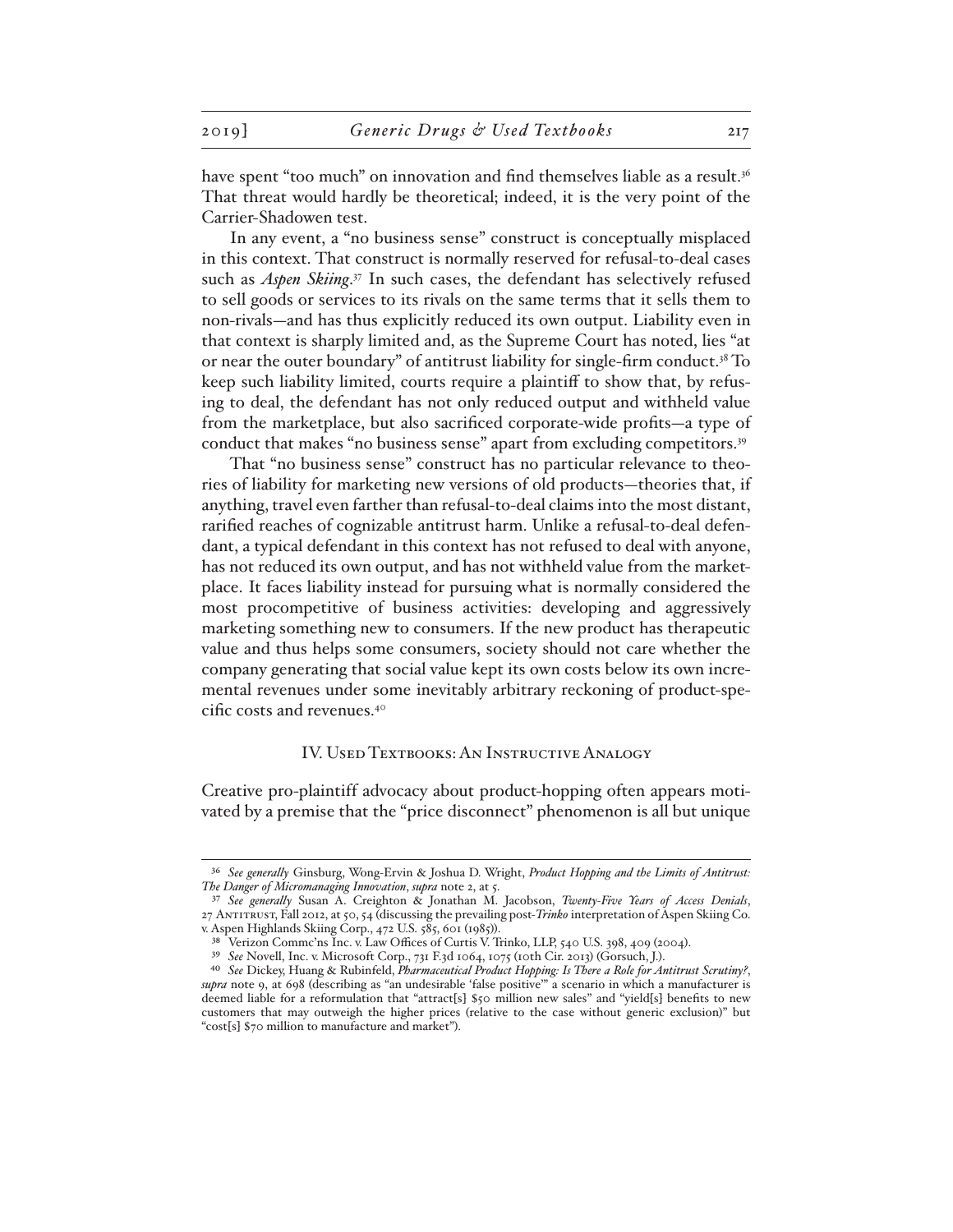to pharmaceuticals.41 That premise may lead some commentators to assume that only large pharmaceutical companies, which are often in the political cross-hairs anyway, can be targeted by adventurous antitrust theories that punish firms for successfully marketing supposedly "unnecessary" new products in "price disconnect" markets. That assumption, however, is incorrect. And a hypothetical application of product-hopping theories of liability in *non*-pharmaceutical contexts, to which we now turn, provides a useful new perspective on the need for clear limits on product-hopping liability.

One of us once worked as a sales representative for a college textbook publisher. A "book rep" spends his day visiting the professors who teach well-attended courses such as freshman economics or psychology and tries to persuade them to "adopt" his company's textbooks for use by his students. Any book rep's rivals include not only the publishers of *competing* textbooks, but also *used* booksellers, who sell secondary-market copies of the rep's *own*  textbooks and thus siphon revenues from publishers and royalties from authors. To combat this used-book threat, a typical publisher works with textbook authors to publish new editions every few years, and it stops printing existing editions once the new ones are ready. It is an open secret that publishers update textbooks as often as they do in large part to foil the usedbook sellers: when an edition is brand new, there are too few used books in circulation to make a dent in the publisher's sales. Absent this dynamic, we would likely see many fewer editions of textbooks, particularly for subjects that do not routinely change with current events, such as calculus, Spanish, and chemistry.

The "victims" of such textbook product-hopping are not only used booksellers, but consumers—that is, students, for whom textbooks are a major cost of attending college.<sup>42</sup> To paraphrase the FTC's 1979 report, students "pay but do not choose," and professors "choose but do not pay."<sup>43</sup> Only a small minority of professors choose Professor Smith's textbook over Professor Jones' competing textbook on the ground that the former has many used copies in circulation, whereas the latter just came out with a brand new textbook edition. And students assigned the new edition of Professor Jones' textbook must in fact purchase it new because (1) there are not yet used

<sup>41</sup> *See, e.g.*, Carrier & Shadowen, *Product Hopping: A New Framework*, *supra* note 8, at 179–80; Carrier & Shadowen, *A Non-Coercive Economic Approach to Product Hopping*, *supra* note 8, at 102. *See generally* 3 Phillip E. Areeda & Herbert Hovenkamp, Antitrust Law: An Analysis of Antitrust Principles and Their Application ¶ 708(f) (Wolters Kluwer 4th ed. 2015) (citing Free Freehand Corp. v. Adobe Sys., Inc., 852 F. Supp. 2d 1171, 1182 (N.D. Cal. 2012); Xerox Corp. v. Media Scis. Int'l, Inc., 511 F. Supp. 2d 372, 388 (S.D.N.Y. 2007) (describing "product hopping" as a phenomenon "that occurs largely in the pharmaceutical industry," while noting that a "version of the practice may occur in other markets as well")).

<sup>42</sup> *See* Gary Minda, *Monopoly Pricing on Campus: New York's Textbook Access Act*, 29 Pace L. Rev. 523, 529–30 (2009); *see also* Ethan Senack, Fixing the Broken Textbook Market: How Students Respond to High Textbook Costs and Demand Alternatives (2014), https://uspirg.org/reports/usp/ fixing-broken-textbook-market.

<sup>43</sup> *See supra* note 10 and accompanying text.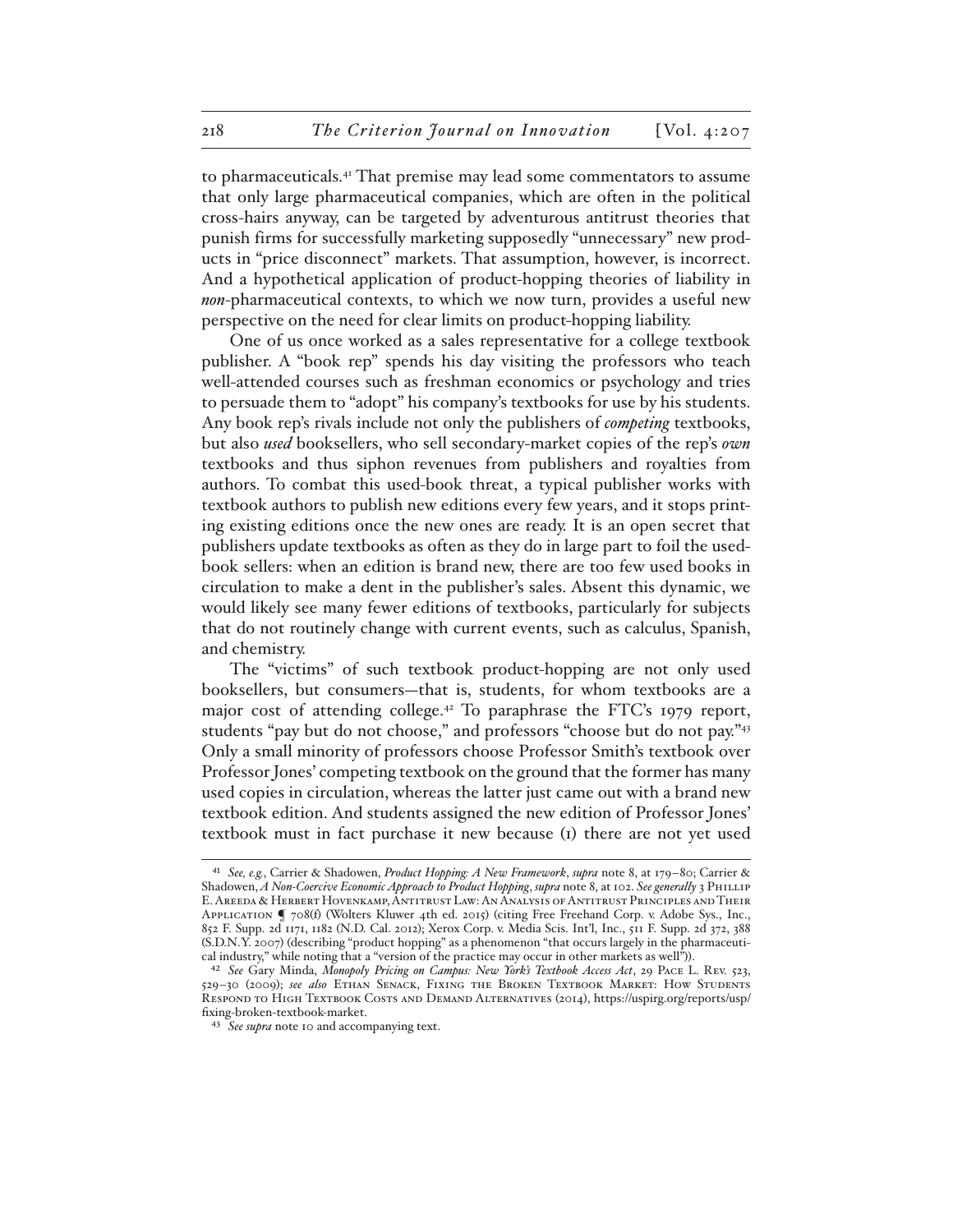copies of the new edition and (2) they cannot substitute inexpensive used versions of *prior* editions because the pagination and other features such as problem sets almost always vary enough from edition to edition to defeat such a strategy.

In short, publishers and authors maintain high profits and thwart used booksellers by persuading non-price-sensitive professors to assign their students new textbook editions as used copies of prior editions enter the market. The parallels to allegations of pharmaceutical product-hopping are obvious: in the preceding sentence, simply substitute "branded drug manufacturers" for "publishers and authors," "generic manufacturers" for "used booksellers," "physicians" for "professors," "patients" for "students," "new formulations" for "new textbook editions," "generic drugs" for "used copies," and "prior formulations" for "prior editions." The economic logic for critiquing such conduct is also strikingly similar in each context, as several commentators have noted.44

Indeed, if anything, frequent textbook updating should be subject to *greater* antitrust scrutiny than pharmaceutical product improvements. First, the price disconnect in the textbook industry is even more severe than in the pharmaceutical industry. Whereas third-party pharmaceutical payors can act in ways that discipline prices—for example, by removing drugs from formularies if they are overpriced compared to similar drugs and lack generic equivalents—*textbook* payors (students) have no means of disciplining prices at all. Second, textbook publishers—unlike pharmaceutical manufacturers—nearly always engage in "hard" switches: they stop printing the old edition once they begin printing the new one.

Nonetheless, we are unaware of lawsuits filed by students or used booksellers against publishers and authors for "product hopping" even though it is well known that publishers issue new textbook editions as often as they do largely to defeat used-book competition and keep prices high. Why are there no such lawsuits? It is likely because any publisher or author can point to some feature of a new edition that is an improvement over prior editions, and no court would consider it appropriate to "balance" that pedagogic value, even if marginal, against the much higher prices students must pay to receive

<sup>44</sup> *See* Mark S. Levy, *Big Pharma Monopoly: Why Consumers Keep Landing on "Park Place" and How the Game Is Rigged*, 66 Am. U. L. Rev. 247, 292 (2016) ("Like brand-name firms hopping from drug to drug, authors frequently publish new textbook editions, forcing students to pay a premium for their newest version."); Lars Noah, *Product Hopping 2.0: Getting the FDA to Yank Your Original License Beats Stacking Patents*, 19 Marq. Intell. Prop. L. Rev. 161, 171 n.22 (2015) (observing that "textbooks offer a rough parallel" to pharmaceutical product hopping because publishers "respond to the growing supply of used copies by introducing new editions that may or may not contain substantially new content," and "when instructors decide whether to adopt a new edition, they often do not care about the differences in price"); Minda, *Monopoly Pricing on Campus: New York's Textbook Access Act*, *supra* note 42, at 534 (comparing textbook price disconnect to pharmaceutical price disconnect and proposing legislative action, including "disclosure requirements, explaining why a higher cost, newer edition textbook is necessary").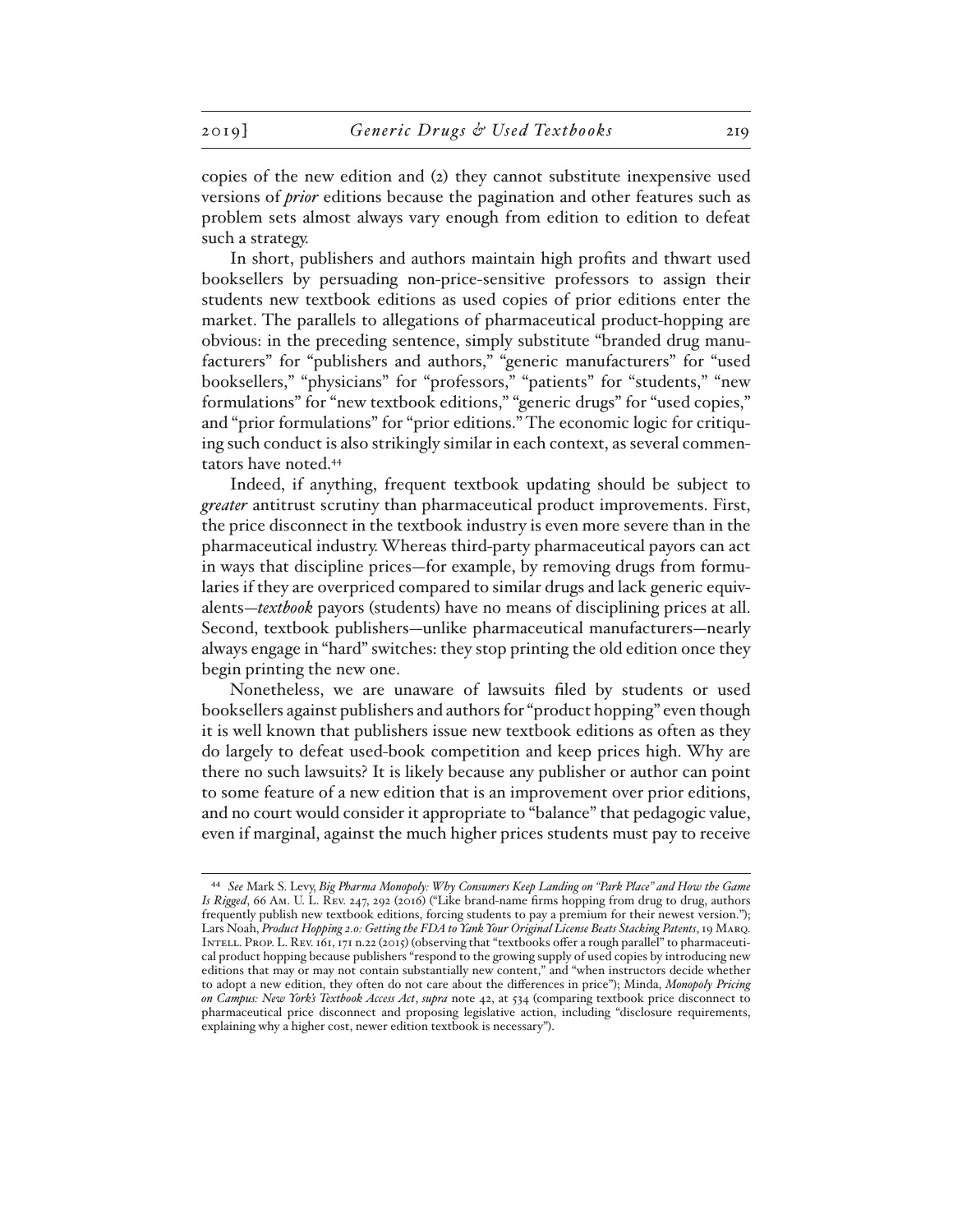it. Perhaps courts would make an exception if a new edition were a sham—for example, if a publisher launched a new edition that contained no new material but merely repaginated existing material and reordered some problem sets. If the release of the new edition had the sole purpose and effect of forcing students to pay more by impeding used-book competition, it might become reasonable to consider antitrust remedies if the other elements of liability were satisfied. Otherwise, however, any court would view an antitrust challenge to new textbook editions as radically ill-conceived, even if the publisher and author are significantly motivated by a desire to prevent used book sales from eroding profits.

There is no persuasive reason for applying a more pro-plaintiff rule to the pharmaceutical industry by attaching liability to new drug formulations that present incremental improvements over existing formulations. Advocates of pro-plaintiff product-hopping rules for prescription drugs might try to distinguish the book publishing example by asserting that no price can be placed on the academic or pedagogic value reflected in new editions and that the same cannot be said of incremental improvements to pharmaceutical products. But that distinction wilts under scrutiny. Some new editions of textbooks offer substantial improvements and others do not, and exactly the same can be said of new pharmaceutical formulations. And although it is indeed difficult to place a quantitative value on scholarship in order to "weigh" it against higher prices, it is no less difficult to place a quantitative value on therapeutic benefits for the same purposes.

It would likewise be a non-starter to subject textbook product-hopping to a "no business sense" test analogous to the Carrier-Shadowen approach to pharmaceutical product-hopping. Under that test, publishers and authors would incur liability if they could not "justify" their costs (in time and money) of generating each new edition by proving that they expected an even greater monetary return attributable (1) to increased sales vis-à-vis other authors' textbooks but not (2) to the impact on used-book sales. No court would seriously entertain such a regime. Why not? Because no one thinks that authors or publishers should ever be subject to antitrust liability if they sell a new product that presents some incremental academic or pedagogical value, no matter what economic calculus motivated their decision to create it. Again, there is no neutral reason for treating incremental pharmaceutical innovation differently simply because the typical defendants are large corporations rather than venerable publishing houses or their academically oriented authors.